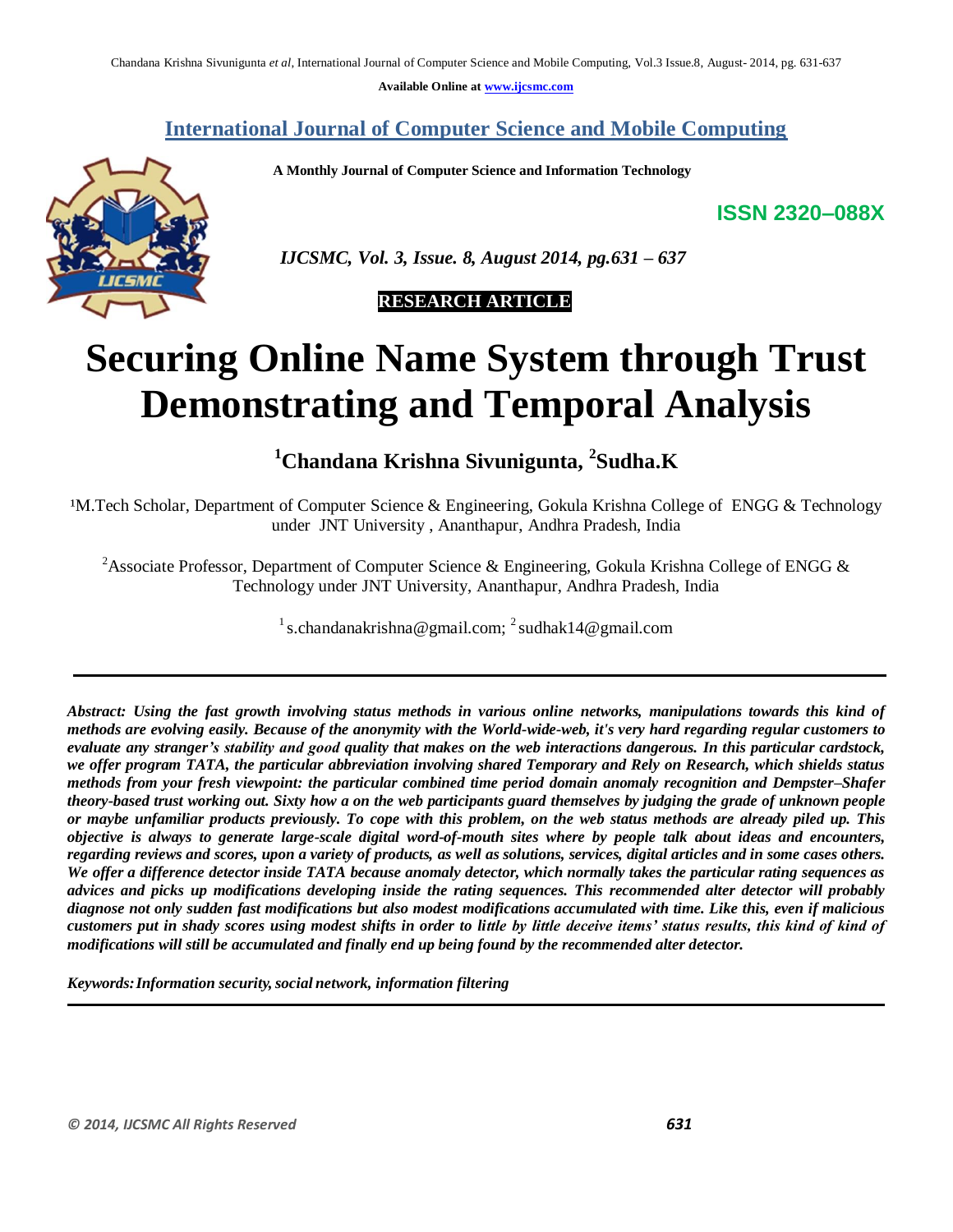#### **INTRODUCTION:**

Since much more individuals search online with regard to enjoyment, constructing individual associations, as well as conducting companies, the online world has generated huge opportunities with regard to on-line interactions. Even so, due to the anonymity on the Net, it is very hard with regard to typical end users to judge a stranger's reliability as well as top quality, helping to make on-line interactions hazardous. Is actually a sheet of information about Reddit true? Really does an item in Amazon. com possess premium quality while explained? Is often a online video about YouTube.Com definitely exciting or even educational? Typically, the particular responses can certainly barely possibly be expected prior to a interactions are usually committed. The thing is the fact that on-line members shield themselves by knowing the grade of guests or even not really acquainted goods in advance.

To treat this issue, online popularity techniques are actually accumulated. The particular goal is to produce large-scale personal word-of-mouth cpa networks where people share views and also activities, regarding critiques and also ratings, on different things, such as items, solutions, electronic material and in many cases other folks. These types of views and also activities, which can be known as users' feedback, are generally obtained seeing that proof, and are also examined, aggregated, and also disseminated for you to normal end users. The particular disseminated the desired info is known as popularity rating. These kinds of techniques are generally also known as feedback- structured popularity techniques.

On-line status programs usually are increasingly impacting people's on-line purchasing/downloading choices. With regard to exadequate, based on comScore Inc., services or products with a 5-star standing may make 20% a lot more than services or products with a 4-star standing may. Many people talk about Yelp standing process before choosing accommodations and eateries; for you to Amazon online item scores before buying products on-line; for you to Face book online video media scores before observing a new movie; and etc. On top of that, an up to date review indicates that will about 26% involving mature Internet surfers in the U. Ersus. Include scored one or more item via on-line status programs.

In this particular cardstock, many of us propose some sort of standing defense structure, known as TATA, regarding feedbackbased standing devices. The following, TATA would be the abbreviation associated with shared Temporary In addition to Believe in Research. Its content has a couple of web theme: a period of time site anomaly detector as well as a have confidence in type using the Dempster–Shafer principle. Especially, many of us consider the ratings to your presented piece to be a moment collection, as well as a moment site anomaly detector is usually released to be able to discover suspicious moment periods where by anomaly occurs. A have confidence in analysis is usually subsequently executed using the anomaly diagnosis outcomes. Most of us be lent the idea of user actions doubt on the Dempster–Shafer principle to be able to type users' conduct styles, and also assess whether some sort of user's standing worth to be able to each and every piece is usually trustworthy or certainly not.

## **RELATED WORK:**

Seeing that different manipulations in opposition to reputation methods seem and also acquire swiftly, safeguard plans safeguarding reputation methods will also be increasing consequently. With this portion, we all about try to portion all of them in to 4 groups..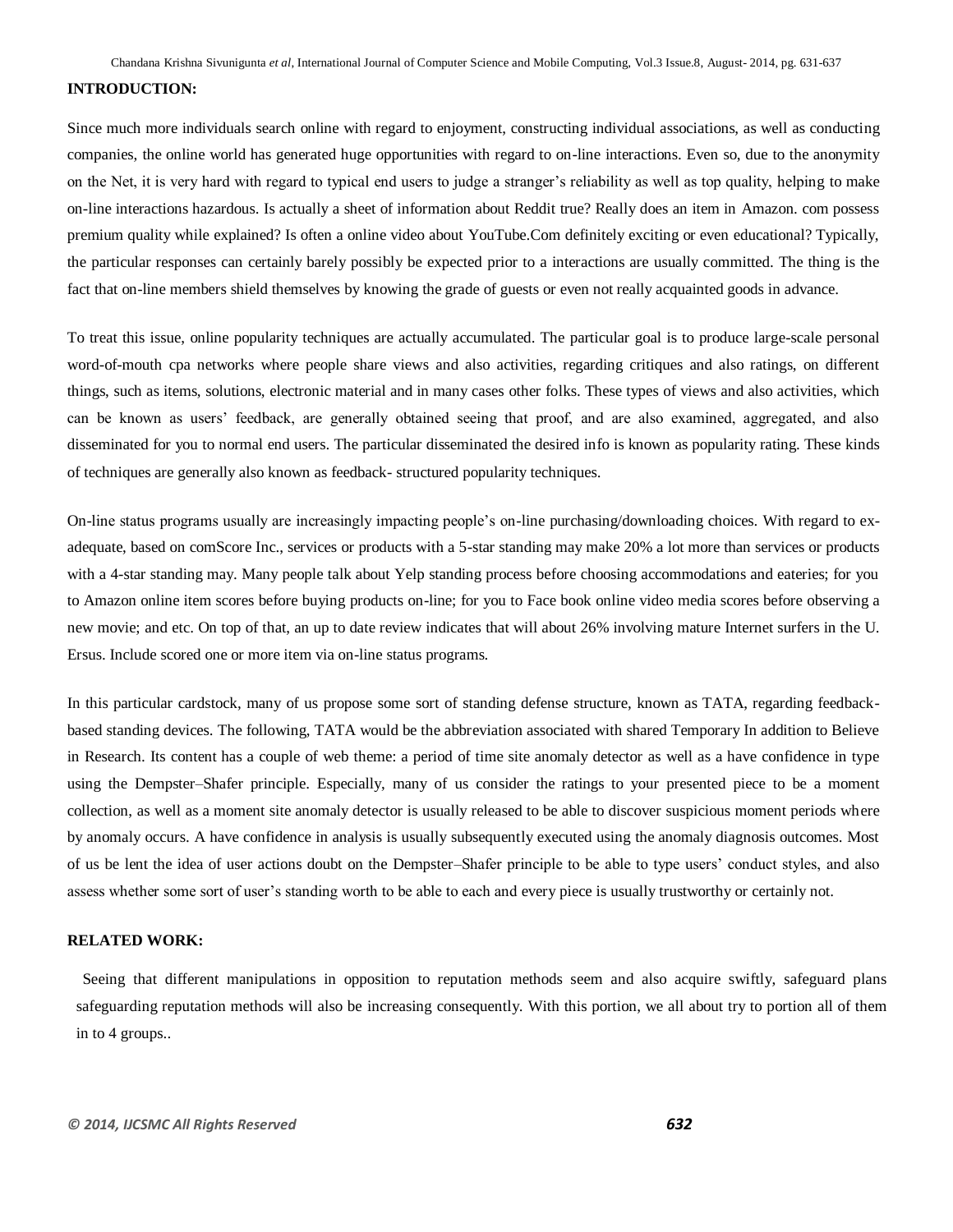From the initial type, the particular security approaches control the absolute maximum amount of scores each person could possibly produce inside a selected time length. This kind of style of approaches actually prohibits the particular rating electric power of person NO. This may stop the enemies from including a lot of deceitful scores through a few person IDs within just a few days.

Within the 2nd category, your security schemes make an effort to enhance the money necessary for starting a good assault. Some reputation programs in practice, such as Amazon, determine better weights to help end users that commit actual deals. This technique can easily successfully increase the charge to control competitors' item reputation. However, it's very little influence on attacks by which attackers acquire their very own items regarding reputation improving. A few other schemes increase the fees of acquiring multiple user IDs simply by presenting identities using IP addresses or maybe employing multilevel coordinates to help diagnose Sybil attacks. This sort of schemes will significantly increase the assault. fees, although can't defeat this attackers along with a lot of assets. As an example, a number of name boosting organizations typically ac- quire a big internet system involving person IDs.

Within the 3 rd group, the particular security strategies research status data. They will contemplate rankings while haphazard variables and also think shady rankings include record distributions completely different from regular rankings. Consultant schemes are usually as follows. Any Beta-function based strategy considers that this actual rankings adhere to Beta syndication and also considers the particular rankings out- side (lower) and also (upper) quintile with the majority's thoughts while shady rankings. The entropy based strategy pinpoints the particular rankings which deliver a large transform inside the doubt with the status syndication while shady rankings. In, shady status analysis is carried out depending on Bayesian model. Manipulated anonymity and also cluster selection are used to eliminate shady rankings inside.

The safeguard approaches from the fourth type investigate users' score behaviors. Assuming that people together with bad score history tend to supply deceitful evaluations, these kinds of approaches establish this bodyweight of a score based on the reputation of the consumer which supplies this kind of score. This sort of status is actually also known as believe in as well as trustworthiness. A number of consultant schemes are usually the following. Iteration improvement strategy offered inside assigns weight loads to some user's evaluations in line with the inverse in this user's score alternative. Within a personal believe in construction is actually introduced in order that distinct people may perhaps assign distinct believe in prices towards the identical user. Within , a user's believe in is actually attained through accumulating neighbors' beliefs as a result of perception principle. RUE status system, offered inside, considers user status dependant on unclear common sense. Flow designs, for instance Eigen Confidence along with Search engines Page rank, compute believe in as well as status through transitive technology as a result of looped as well as arbitrarily long stores.

In this work, most of us propose a new name protection scheme, TATA. The goal of your recommended scheme would be to discover your destructive consumers which produce dishonest rankings; recuperate name score on the goal object, that receives dishonest rankings; and avoid interference to normal items' name scores. Specifically, TATA will be a mix of a good anomaly detector, which is one of the 3rd group, along with a Dempster–Shafer hypothesis based confidence design, which is one of the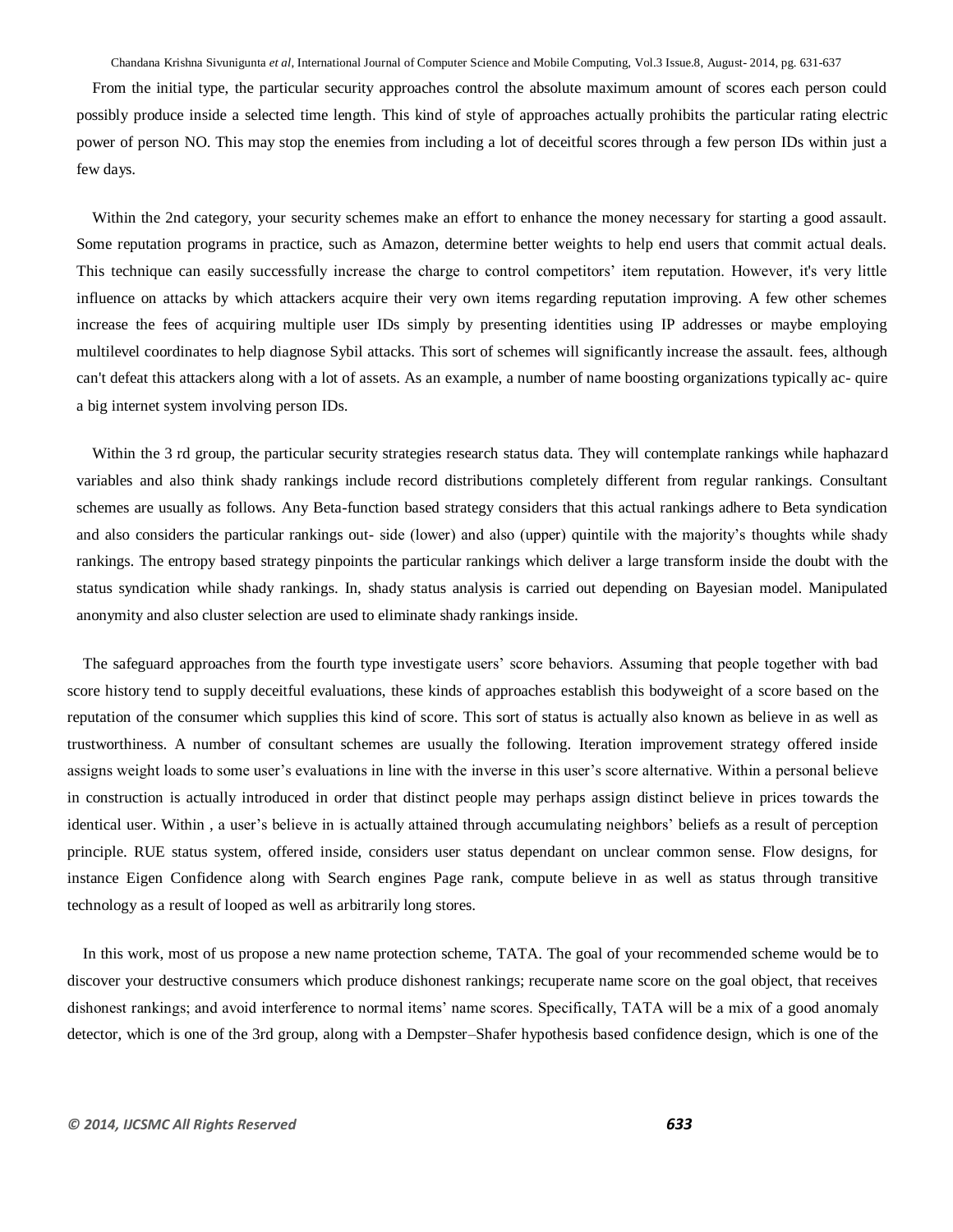next group. Distinctive from your "majority rule" based strategies within the 3rd group, your anomaly detector inside TATA picks up dishonest rankings coming from a new point of view: investigating period domain info. To further lessen untrue alerts brought on by usual rankings using substantial difference, your Dempster–Shafer hypothesis based confidence design will be introduced. Distinctive from many confidence methods within the next group, your recommended confidence design, instead of setting each person a general confidence price, assess a new user's reliability upon distinct products independently That way, your assailants cannot very easily steer clear of diagnosis by simply gathering substantial confidence values around the items which they can't care. Furthermore, a new cyber rivalry was held to get actual person assault facts intended for screening facts development, which are your efficiency evaluate more reasonable and effective. Last but is not let, TATA works iwth using quite a few protection strategies within the initial and minute group.

# **MODELS AND ASSUMPTIONS:**

In this part, many of us focus on the machine model, assault model along with basic assumptions employed in this particular cardstock.

*System model:* Many of us product the feedback-based status systems because the technique by which consumers produce rankings for you to goods. This kind of product can describe numerous practical systems. By way of example, consumers produce rankings for you to items with Amazon online. Com, in addition to audience fee cultural information with Reddit. com. The products within above systems are generally items in addition to cultural information, respectively. Many of us look at that every person can provide standing to at least one object for the most part as soon as, along with the standing ideals are generally integer ideals which range from 1 for you to 5. In practice, status systems usually permit consumers to deliver evaluations at the same time. These kinds of evaluations may also be unethical. Within these papers, we focus on the discovery involving deceitful rankings. The investigation involving unethical evaluations can be beyond the scope of the papers, in contrast to the deceitful standing discovery in addition to unethical review discovery goes with the other person.

*Attack model:* A good adversary could handle just one or maybe a number of consumer IDs in addition to each of these consumer IDs is referred to as the detrimental consumer. Destructive people supply reviews to control the particular status report connected with items. That in whose status report is altered simply by detrimental people is called the target piece. This reviews offered by detrimental people to target items are viewed as while unethical reviews. A good attack account talks about the particular behavior off detrimental people managed by the adversary.

*Assumptions:* Within this function, all of us believe in which things get built-in high quality, which often won't transform easily. The standing ideals to some provided item count on your users' particular inclination and also the item high quality. In most apps, such as rankings with regard to videos or perhaps textbooks, the high quality judgment is very summary and also users' particular inclination takes on an increasingly critical role, whereas in some other apps, such as Amazon product rankings, the high quality takes on an increasingly critical role. Within this function, all of us concentrate on your product-rating kind apps,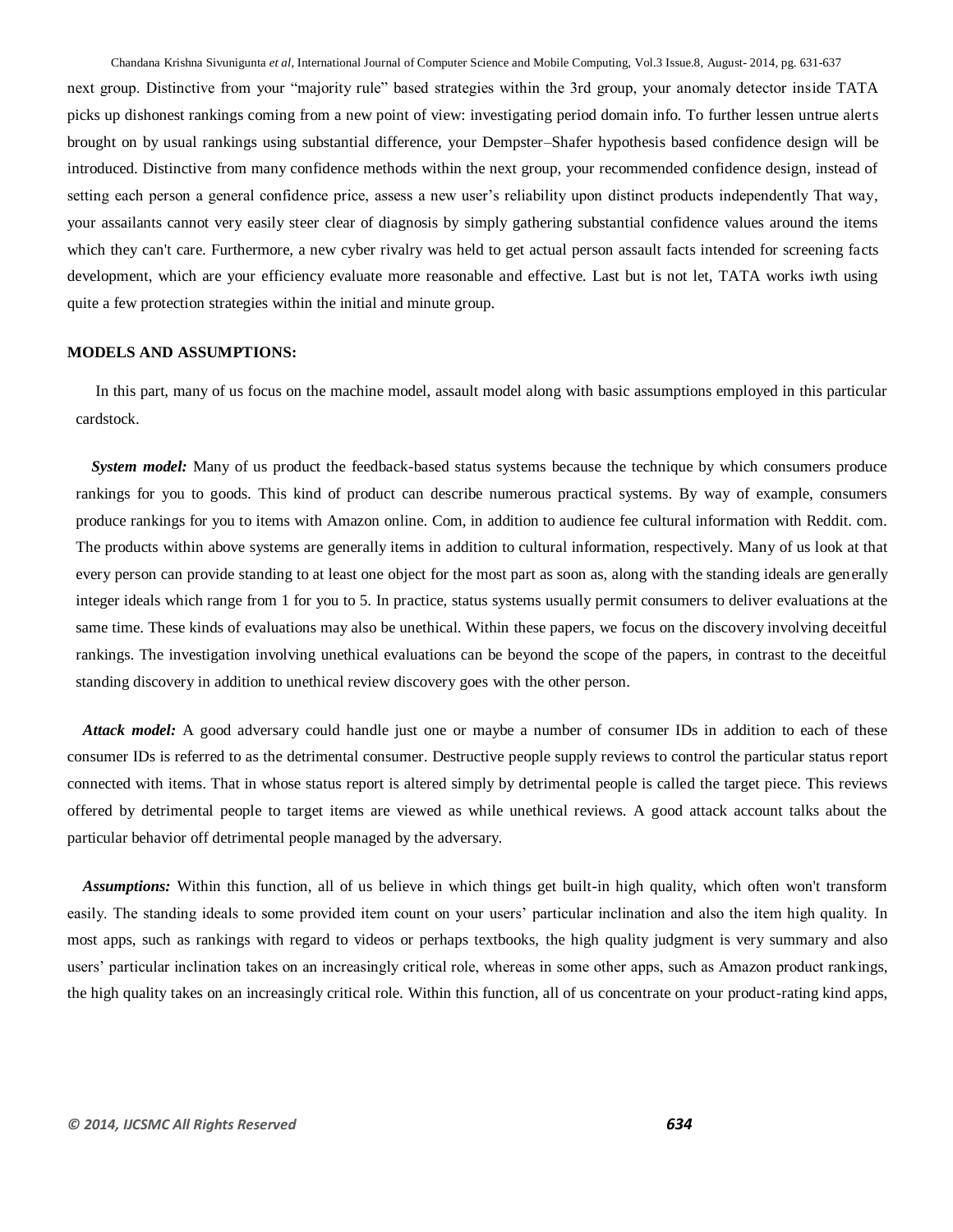Chandana Krishna Sivunigunta *et al*, International Journal of Computer Science and Mobile Computing, Vol.3 Issue.8, August- 2014, pg. 631-637 in which the standing submission of item is fairly steady. Thus, in the event that quick improvements from the standing submission occur, it is also possible in which anomaly happens.

Furthermore, all of us notice that because of personalized inclination, usual people occasionally could also present "biased ratings" that are a long way away from the genuine excellent in the things. At the same time, to stop becoming recognized by simply standing defense plans, detrimental people may perhaps imitate usual users' behaviors by providing honest ratings to the things that they do not attention. Most of us phone these ratings seeing that "spare ratings". Most of us believe that will the vast majority of ratings from usual people can easily reflect the real excellent in the things, in contrast to detrimental people with minimal score methods could primarily give attention to score concentrate on things and can present "spare ratings" to be able to few other things. It is likewise observed in the assault info inside the cyber opposition.

#### **JOINT TEMPORAL AND TRUST ANALYSIS (TATA):**

## *Overview:*

The proposed TATA scheme contains two components: (a) a time domain anomaly detector and (b) a trust model based on the Dempster–Shafer theory.

a) In TATA, we propose to detect anomaly from a new angle: analyzing time domain information. Specifically, we organize the ratings to a given item as a sequence in the descending order according to the time when they are provided. This sequence, denoted by y, actually reflects the rating trend to the given item. Many items have intrinsic and stable quality, which should be reflected in the distribution of normal ratings. If there ae  $\hat{t}$  apid changes in the rating values, such changes can serve as indicators of anomaly. Therefore, we propose a **change detector** in TATA as the anomaly detector, which takes the rating sequences as inputs and detects changes occurring in the rating sequences. The proposed change detector will detect not only sudden rapid changes but also small changes accumulated over time. In this way, even if malicious users insert dishonest ratings with small shifts to gradually mislead items' reputation scores, such type of changes will still be accumulated and finally be detected by the proposed change detector. If the change detector is triggered by an item, the time intervals in which the changes occur are called *change intervals*.

However, the change intervals may still contain normal ratings. Therefore, we introduce the **trust analysis** module.

• Instead of assigning a user with an overall trust value, the proposed trust model evaluates each user's reliability on different items separately. It can reduce the damage from the malicious users who aim to accumulate high trust values by providing "spare ratings" to uninterested items.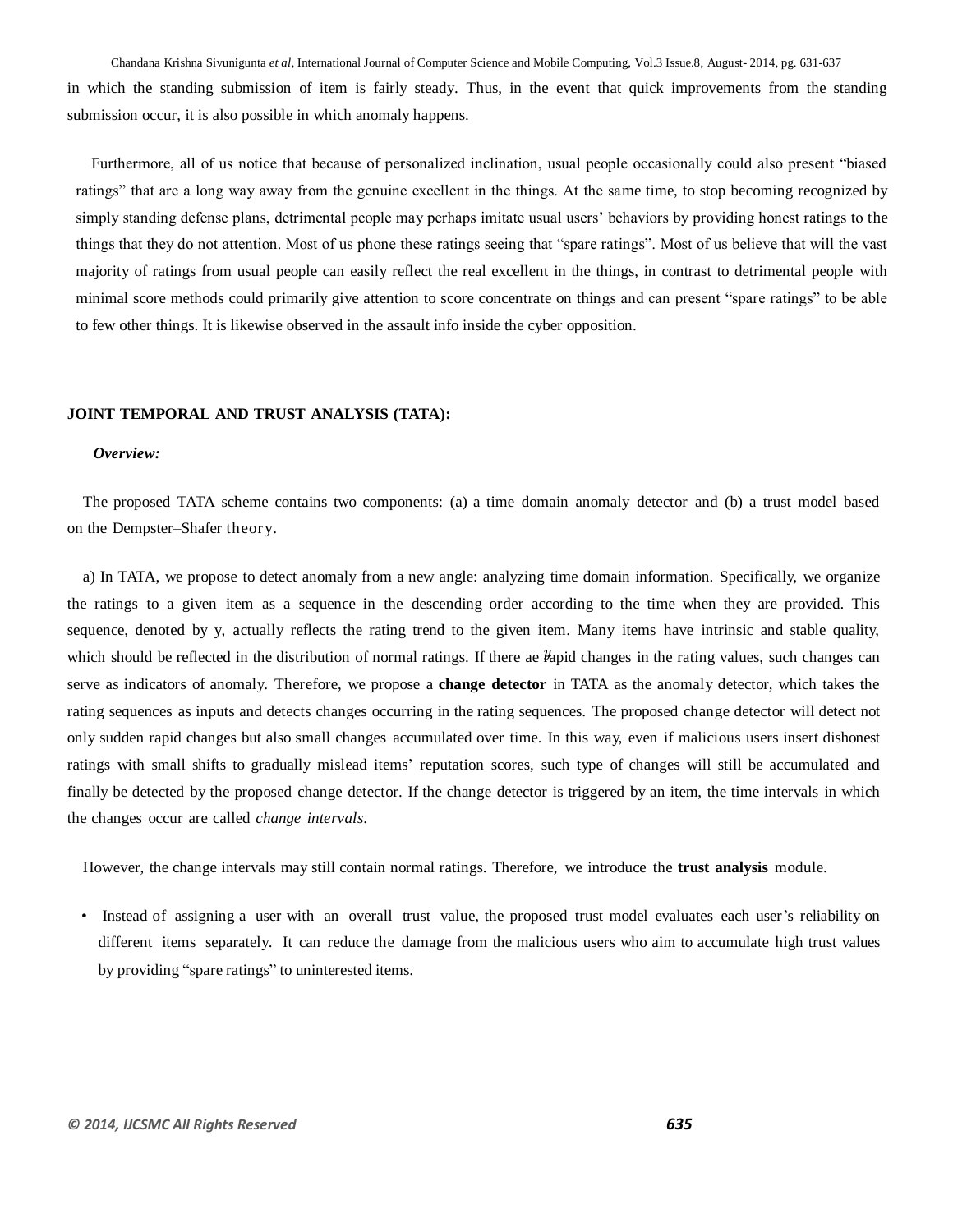• Furth erm or e, based on the Dempster–Shafer theory, the proposed trust model introduces user *behavior uncertainty*. In this way, a user could yield high trust values only if the user's behavior yields a sufficient amount of good observations.

Finally, the users with low trust values will be identified as malicious users and their ratings to the detected target items will be removed. The remaining ratings are used to calculate the item reputation.

The below figure demonstrates the structure of TATA.



## b) Dempster–Shafer the ory:

As a summary, after the first module: anomaly detection, we propose a trust model based on the Dempster–Shafer theory, which has the following features.

- Instead of assigning an overall trust value for each user, we evaluate users' trust values on each item that they have rated. The advantages can be viewed from two aspects. First, normal users with a few "biased ratings" will only have lower trust values on the items to which they provide the "biased ratings", and these lower trust values will not directly affect their normal ratings on other items. Second, although malicious users may keep high trust values on the items to which they provide "spare ratings", their trust values on the target items can be very low.
- When calculating a user's trust value on a specific item, we consider user behaviours from two perspectives: the behaviour on this item and the behaviours on the rest of items. As a consequence, it is harder for malicious users to gain high trust on the target items through "spare ratings". Let us compare the proposed model with the wellknown beta- function based trust model. Obviously, if the malicious user wants to gain high trust, he/she needs to insert much more "spare ratings" when the proposed trust model is used.